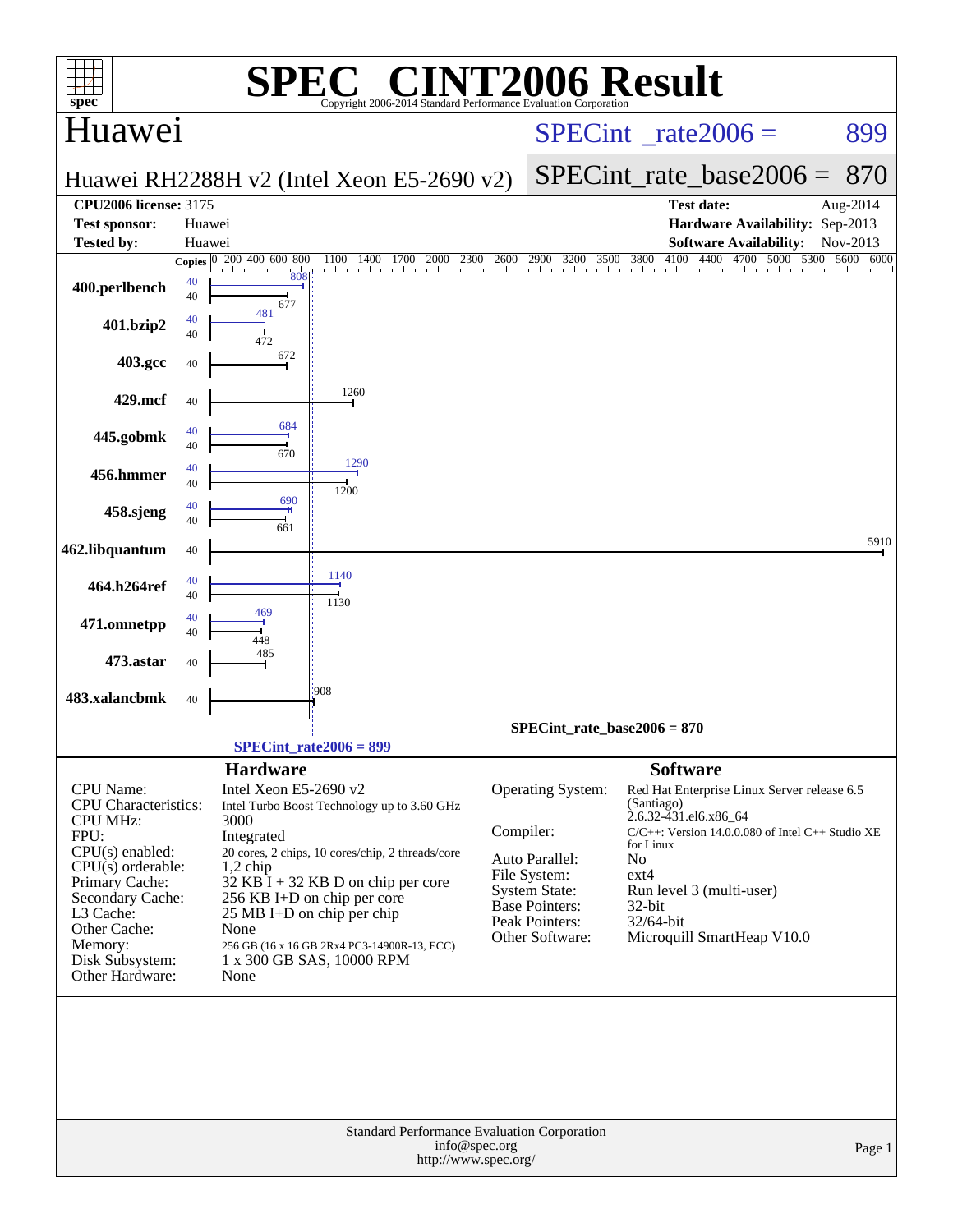

## Huawei

### SPECint rate $2006 = 899$

Huawei RH2288H v2 (Intel Xeon E5-2690 v2)

[SPECint\\_rate\\_base2006 =](http://www.spec.org/auto/cpu2006/Docs/result-fields.html#SPECintratebase2006) 870

**[CPU2006 license:](http://www.spec.org/auto/cpu2006/Docs/result-fields.html#CPU2006license)** 3175 **[Test date:](http://www.spec.org/auto/cpu2006/Docs/result-fields.html#Testdate)** Aug-2014

**[Test sponsor:](http://www.spec.org/auto/cpu2006/Docs/result-fields.html#Testsponsor)** Huawei **[Hardware Availability:](http://www.spec.org/auto/cpu2006/Docs/result-fields.html#HardwareAvailability)** Sep-2013 **[Tested by:](http://www.spec.org/auto/cpu2006/Docs/result-fields.html#Testedby)** Huawei **[Software Availability:](http://www.spec.org/auto/cpu2006/Docs/result-fields.html#SoftwareAvailability)** Nov-2013

#### **[Results Table](http://www.spec.org/auto/cpu2006/Docs/result-fields.html#ResultsTable)**

|                                                                                                          | <b>Base</b>   |                |       |                |       |                |                  | <b>Peak</b>   |                |              |                |              |                |              |
|----------------------------------------------------------------------------------------------------------|---------------|----------------|-------|----------------|-------|----------------|------------------|---------------|----------------|--------------|----------------|--------------|----------------|--------------|
| <b>Benchmark</b>                                                                                         | <b>Copies</b> | <b>Seconds</b> | Ratio | <b>Seconds</b> | Ratio | <b>Seconds</b> | Ratio            | <b>Copies</b> | <b>Seconds</b> | <b>Ratio</b> | <b>Seconds</b> | <b>Ratio</b> | <b>Seconds</b> | <b>Ratio</b> |
| 400.perlbench                                                                                            | 40            | 578            | 676   | 577            | 677   | 576            | 679              | 40            | 484            | 808          | 479            | 816          | 484            | 808          |
| 401.bzip2                                                                                                | 40            | 816            | 473   | 817            | 472   | 818            | 472l             | 40            | 803            | 481          | 802            | 481          | 804            | 480          |
| $403.\mathrm{gcc}$                                                                                       | 40            | 478            | 674   | 481            | 669   | 479            | 672              | 40            | 478            | 674          | 481            | 669          | 479            | 672          |
| $429$ .mcf                                                                                               | 40            | 290            | 1260  | 291            | 1250  | 290            | 1260             | 40            | 290            | 1260         | 291            | 1250         | 290            | 1260         |
| $445$ .gobmk                                                                                             | 40            | 628            | 669   | 624            | 672   | 626            | <b>670</b>       | 40            | 614            | 684          | 608            | 690          | 617            | 681          |
| 456.hmmer                                                                                                | 40            | 313            | 1190  | 311            | 1200  | 312            | 1200             | 40            | 290            | 1290         | 289            | 1290         | 290            | 1290         |
| 458 sjeng                                                                                                | 40            | 732            | 661   | 731            | 662   | 732            | 661              | 40            | 683            | 709          | 701            | 690          | 707            | 684          |
| 462.libquantum                                                                                           | 40            | 140            | 5920  | 140            | 5910  | 140            | 5900             | 40            | 140            | 5920         | 140            | 5910         | 140            | 5900         |
| 464.h264ref                                                                                              | 40            | 784            | 1130  | 784            | 1130  | 785            | 1130             | 40            | 775            | 1140         | 777            | 1140         | 776            | 1140         |
| 471.omnetpp                                                                                              | 40            | 559            | 448   | 557            | 449   | 564            | 443I             | 40            | 533            | 469          | 541            | 462          | 533            | 469          |
| $473.$ astar                                                                                             | 40            | 579            | 485   | 578            | 486   | 582            | 483 <sup>I</sup> | 40            | 579            | 485          | 578            | 486          | 582            | 483          |
| 483.xalancbmk                                                                                            | 40            | 303            | 911   | 304            | 908   | 305            | 905I             | 40            | 303            | 911          | 304            | 908          | 305            | 905          |
| Results appear in the order in which they were run. Bold underlined text indicates a median measurement. |               |                |       |                |       |                |                  |               |                |              |                |              |                |              |

#### **[Submit Notes](http://www.spec.org/auto/cpu2006/Docs/result-fields.html#SubmitNotes)**

 The numactl mechanism was used to bind copies to processors. The config file option 'submit' was used to generate numactl commands to bind each copy to a specific processor. For details, please see the config file.

#### **[Operating System Notes](http://www.spec.org/auto/cpu2006/Docs/result-fields.html#OperatingSystemNotes)**

Stack size set to unlimited using "ulimit -s unlimited"

#### **[Platform Notes](http://www.spec.org/auto/cpu2006/Docs/result-fields.html#PlatformNotes)**

 BIOS configuration: Set Power Efficiency Mode to Custom Baseboard Management Controller used to adjust the fan speed to 100% Sysinfo program /spec14/config/sysinfo.rev6818 \$Rev: 6818 \$ \$Date:: 2012-07-17 #\$ e86d102572650a6e4d596a3cee98f191 running on localhost Sat Aug 2 11:01:25 2014 This section contains SUT (System Under Test) info as seen by some common utilities. To remove or add to this section, see: <http://www.spec.org/cpu2006/Docs/config.html#sysinfo> From /proc/cpuinfo model name : Intel(R) Xeon(R) CPU E5-2690 v2 @ 3.00GHz 2 "physical id"s (chips) 40 "processors" cores, siblings (Caution: counting these is hw and system dependent. The following excerpts from /proc/cpuinfo might not be reliable. Use with Continued on next page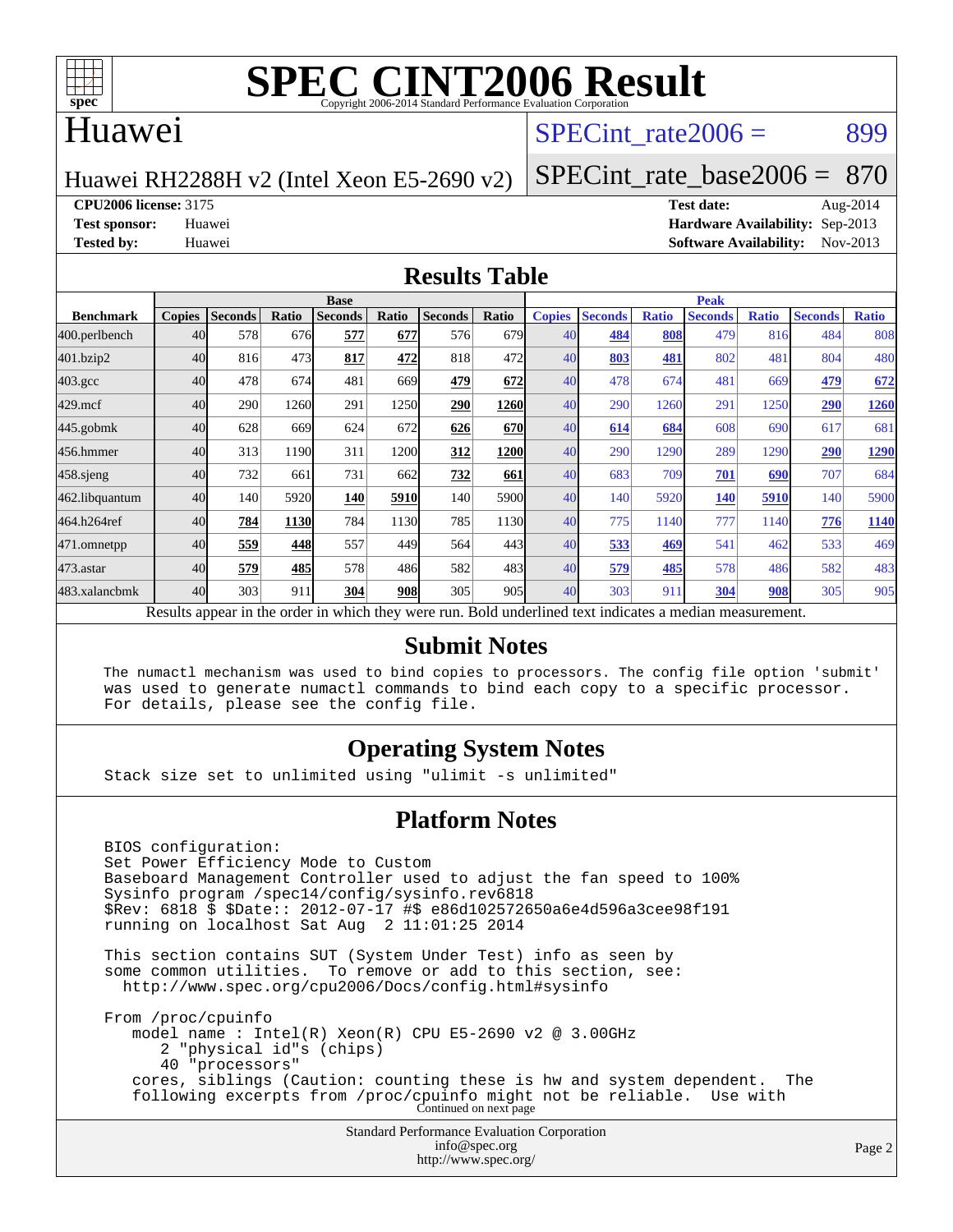

## Huawei

 $SPECint rate2006 = 899$ 

Huawei RH2288H v2 (Intel Xeon E5-2690 v2)

[SPECint\\_rate\\_base2006 =](http://www.spec.org/auto/cpu2006/Docs/result-fields.html#SPECintratebase2006) 870

**[CPU2006 license:](http://www.spec.org/auto/cpu2006/Docs/result-fields.html#CPU2006license)** 3175 **[Test date:](http://www.spec.org/auto/cpu2006/Docs/result-fields.html#Testdate)** Aug-2014 **[Test sponsor:](http://www.spec.org/auto/cpu2006/Docs/result-fields.html#Testsponsor)** Huawei **[Hardware Availability:](http://www.spec.org/auto/cpu2006/Docs/result-fields.html#HardwareAvailability)** Sep-2013 **[Tested by:](http://www.spec.org/auto/cpu2006/Docs/result-fields.html#Testedby)** Huawei **[Software Availability:](http://www.spec.org/auto/cpu2006/Docs/result-fields.html#SoftwareAvailability)** Nov-2013

#### **[Platform Notes \(Continued\)](http://www.spec.org/auto/cpu2006/Docs/result-fields.html#PlatformNotes)**

 caution.) cpu cores : 10 siblings : 20 physical 0: cores 0 1 2 3 4 8 9 10 11 12 physical 1: cores 0 1 2 3 4 8 9 10 11 12 cache size : 25600 KB From /proc/meminfo MemTotal: 264478184 kB HugePages\_Total: 0<br>Hugepagesize: 2048 kB Hugepagesize: /usr/bin/lsb\_release -d Red Hat Enterprise Linux Server release 6.5 (Santiago) From /etc/\*release\* /etc/\*version\* redhat-release: Red Hat Enterprise Linux Server release 6.5 (Santiago) system-release: Red Hat Enterprise Linux Server release 6.5 (Santiago) system-release-cpe: cpe:/o:redhat:enterprise\_linux:6server:ga:server uname -a: Linux localhost 2.6.32-431.el6.x86\_64 #1 SMP Sun Nov 10 22:19:54 EST 2013 x86\_64 x86\_64 x86\_64 GNU/Linux run-level 3 Aug 2 11:00 SPEC is set to: /spec14 Filesystem Type Size Used Avail Use% Mounted on<br>
/dev/sda2 ext4 272G 32G 226G 13% / 32G 226G 13% / Additional information from dmidecode: BIOS Insyde Corp. RMIBV629 05/12/2014 Memory: 4x Hynix HMT42GR7AFR4C-RD 16 GB 1866 MHz 2 rank 8x NO DIMM NO DIMM 12x Samsung M393B2G70DB0-CMA 16 GB 1866 MHz 2 rank (End of data from sysinfo program) **[General Notes](http://www.spec.org/auto/cpu2006/Docs/result-fields.html#GeneralNotes)** Environment variables set by runspec before the start of the run: LD\_LIBRARY\_PATH = "/spec14/libs/32:/spec14/libs/64:/spec14/sh"

 Binaries compiled on a system with 1x Core i7-860 CPU + 8GB memory using RedHat EL 6.4 Transparent Huge Pages enabled with: echo always > /sys/kernel/mm/redhat\_transparent\_hugepage/enabled Filesystem page cache cleared with:<br>echo 1> /proc/sys/vm/drop cac /proc/sys/vm/drop\_caches runspec command invoked through numactl i.e.: Continued on next page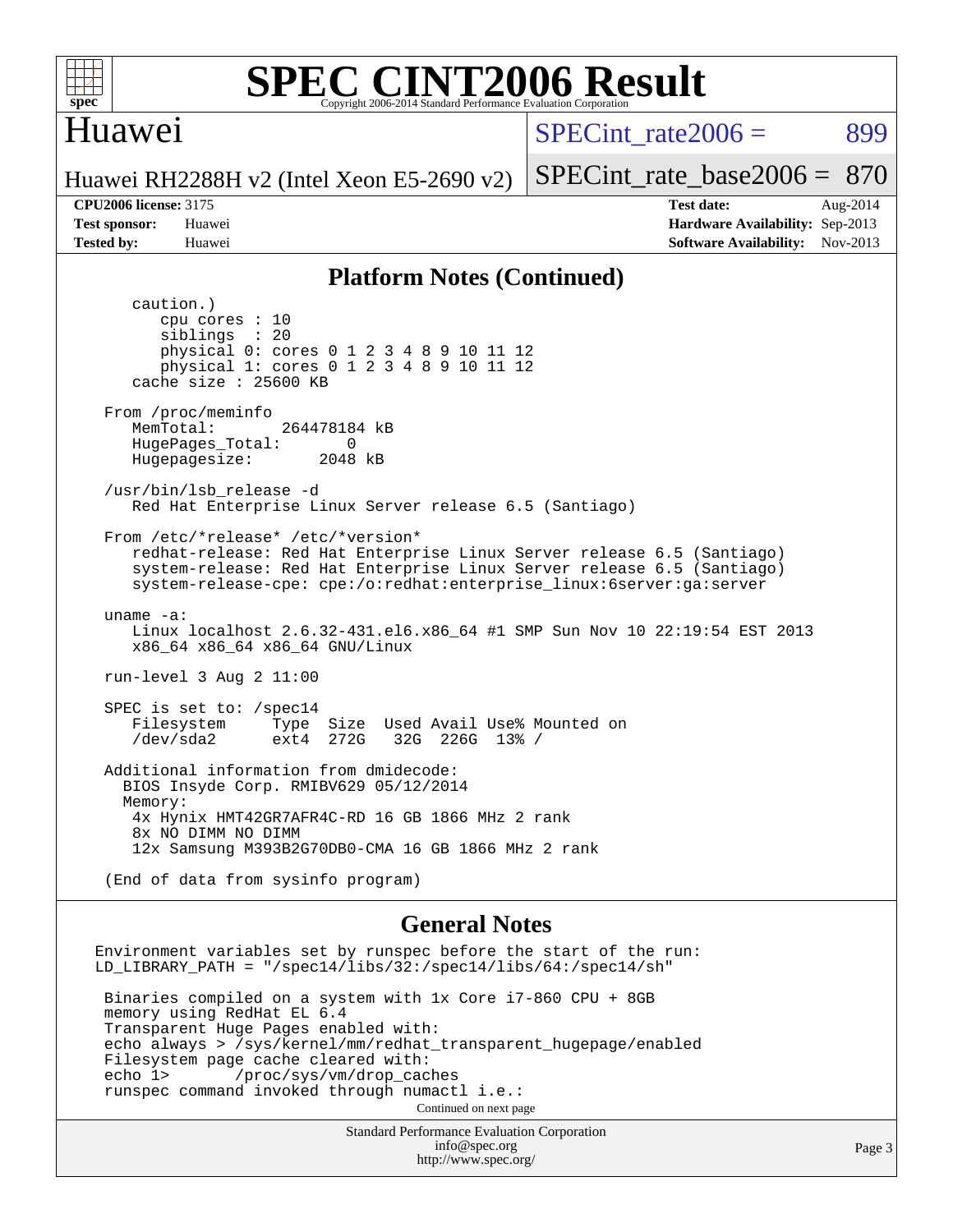

### Huawei

SPECint rate $2006 = 899$ 

Huawei RH2288H v2 (Intel Xeon E5-2690 v2)

**[CPU2006 license:](http://www.spec.org/auto/cpu2006/Docs/result-fields.html#CPU2006license)** 3175 **[Test date:](http://www.spec.org/auto/cpu2006/Docs/result-fields.html#Testdate)** Aug-2014

[SPECint\\_rate\\_base2006 =](http://www.spec.org/auto/cpu2006/Docs/result-fields.html#SPECintratebase2006) 870

**[Test sponsor:](http://www.spec.org/auto/cpu2006/Docs/result-fields.html#Testsponsor)** Huawei **[Hardware Availability:](http://www.spec.org/auto/cpu2006/Docs/result-fields.html#HardwareAvailability)** Sep-2013 **[Tested by:](http://www.spec.org/auto/cpu2006/Docs/result-fields.html#Testedby)** Huawei **[Software Availability:](http://www.spec.org/auto/cpu2006/Docs/result-fields.html#SoftwareAvailability)** Nov-2013

#### **[General Notes \(Continued\)](http://www.spec.org/auto/cpu2006/Docs/result-fields.html#GeneralNotes)**

numactl --interleave=all runspec <etc>

# **[Base Compiler Invocation](http://www.spec.org/auto/cpu2006/Docs/result-fields.html#BaseCompilerInvocation)**

[C benchmarks](http://www.spec.org/auto/cpu2006/Docs/result-fields.html#Cbenchmarks): [icc -m32](http://www.spec.org/cpu2006/results/res2014q3/cpu2006-20140804-30742.flags.html#user_CCbase_intel_icc_5ff4a39e364c98233615fdd38438c6f2)

[C++ benchmarks:](http://www.spec.org/auto/cpu2006/Docs/result-fields.html#CXXbenchmarks) [icpc -m32](http://www.spec.org/cpu2006/results/res2014q3/cpu2006-20140804-30742.flags.html#user_CXXbase_intel_icpc_4e5a5ef1a53fd332b3c49e69c3330699)

**[Base Portability Flags](http://www.spec.org/auto/cpu2006/Docs/result-fields.html#BasePortabilityFlags)**

 400.perlbench: [-DSPEC\\_CPU\\_LINUX\\_IA32](http://www.spec.org/cpu2006/results/res2014q3/cpu2006-20140804-30742.flags.html#b400.perlbench_baseCPORTABILITY_DSPEC_CPU_LINUX_IA32) 462.libquantum: [-DSPEC\\_CPU\\_LINUX](http://www.spec.org/cpu2006/results/res2014q3/cpu2006-20140804-30742.flags.html#b462.libquantum_baseCPORTABILITY_DSPEC_CPU_LINUX) 483.xalancbmk: [-DSPEC\\_CPU\\_LINUX](http://www.spec.org/cpu2006/results/res2014q3/cpu2006-20140804-30742.flags.html#b483.xalancbmk_baseCXXPORTABILITY_DSPEC_CPU_LINUX)

# **[Base Optimization Flags](http://www.spec.org/auto/cpu2006/Docs/result-fields.html#BaseOptimizationFlags)**

[C benchmarks](http://www.spec.org/auto/cpu2006/Docs/result-fields.html#Cbenchmarks):

[-xSSE4.2](http://www.spec.org/cpu2006/results/res2014q3/cpu2006-20140804-30742.flags.html#user_CCbase_f-xSSE42_f91528193cf0b216347adb8b939d4107) [-ipo](http://www.spec.org/cpu2006/results/res2014q3/cpu2006-20140804-30742.flags.html#user_CCbase_f-ipo) [-O3](http://www.spec.org/cpu2006/results/res2014q3/cpu2006-20140804-30742.flags.html#user_CCbase_f-O3) [-no-prec-div](http://www.spec.org/cpu2006/results/res2014q3/cpu2006-20140804-30742.flags.html#user_CCbase_f-no-prec-div) [-opt-prefetch](http://www.spec.org/cpu2006/results/res2014q3/cpu2006-20140804-30742.flags.html#user_CCbase_f-opt-prefetch) [-opt-mem-layout-trans=3](http://www.spec.org/cpu2006/results/res2014q3/cpu2006-20140804-30742.flags.html#user_CCbase_f-opt-mem-layout-trans_a7b82ad4bd7abf52556d4961a2ae94d5)

[C++ benchmarks:](http://www.spec.org/auto/cpu2006/Docs/result-fields.html#CXXbenchmarks)

[-xSSE4.2](http://www.spec.org/cpu2006/results/res2014q3/cpu2006-20140804-30742.flags.html#user_CXXbase_f-xSSE42_f91528193cf0b216347adb8b939d4107) [-ipo](http://www.spec.org/cpu2006/results/res2014q3/cpu2006-20140804-30742.flags.html#user_CXXbase_f-ipo) [-O3](http://www.spec.org/cpu2006/results/res2014q3/cpu2006-20140804-30742.flags.html#user_CXXbase_f-O3) [-no-prec-div](http://www.spec.org/cpu2006/results/res2014q3/cpu2006-20140804-30742.flags.html#user_CXXbase_f-no-prec-div) [-opt-prefetch](http://www.spec.org/cpu2006/results/res2014q3/cpu2006-20140804-30742.flags.html#user_CXXbase_f-opt-prefetch) [-opt-mem-layout-trans=3](http://www.spec.org/cpu2006/results/res2014q3/cpu2006-20140804-30742.flags.html#user_CXXbase_f-opt-mem-layout-trans_a7b82ad4bd7abf52556d4961a2ae94d5) [-Wl,-z,muldefs](http://www.spec.org/cpu2006/results/res2014q3/cpu2006-20140804-30742.flags.html#user_CXXbase_link_force_multiple1_74079c344b956b9658436fd1b6dd3a8a) [-L/sh -lsmartheap](http://www.spec.org/cpu2006/results/res2014q3/cpu2006-20140804-30742.flags.html#user_CXXbase_SmartHeap_32f6c82aa1ed9c52345d30cf6e4a0499)

## **[Base Other Flags](http://www.spec.org/auto/cpu2006/Docs/result-fields.html#BaseOtherFlags)**

[C benchmarks](http://www.spec.org/auto/cpu2006/Docs/result-fields.html#Cbenchmarks):

403.gcc: [-Dalloca=\\_alloca](http://www.spec.org/cpu2006/results/res2014q3/cpu2006-20140804-30742.flags.html#b403.gcc_baseEXTRA_CFLAGS_Dalloca_be3056838c12de2578596ca5467af7f3)

## **[Peak Compiler Invocation](http://www.spec.org/auto/cpu2006/Docs/result-fields.html#PeakCompilerInvocation)**

[C benchmarks \(except as noted below\)](http://www.spec.org/auto/cpu2006/Docs/result-fields.html#Cbenchmarksexceptasnotedbelow):

[icc -m32](http://www.spec.org/cpu2006/results/res2014q3/cpu2006-20140804-30742.flags.html#user_CCpeak_intel_icc_5ff4a39e364c98233615fdd38438c6f2)

400.perlbench: [icc -m64](http://www.spec.org/cpu2006/results/res2014q3/cpu2006-20140804-30742.flags.html#user_peakCCLD400_perlbench_intel_icc_64bit_bda6cc9af1fdbb0edc3795bac97ada53)

401.bzip2: [icc -m64](http://www.spec.org/cpu2006/results/res2014q3/cpu2006-20140804-30742.flags.html#user_peakCCLD401_bzip2_intel_icc_64bit_bda6cc9af1fdbb0edc3795bac97ada53)

456.hmmer: [icc -m64](http://www.spec.org/cpu2006/results/res2014q3/cpu2006-20140804-30742.flags.html#user_peakCCLD456_hmmer_intel_icc_64bit_bda6cc9af1fdbb0edc3795bac97ada53)

Continued on next page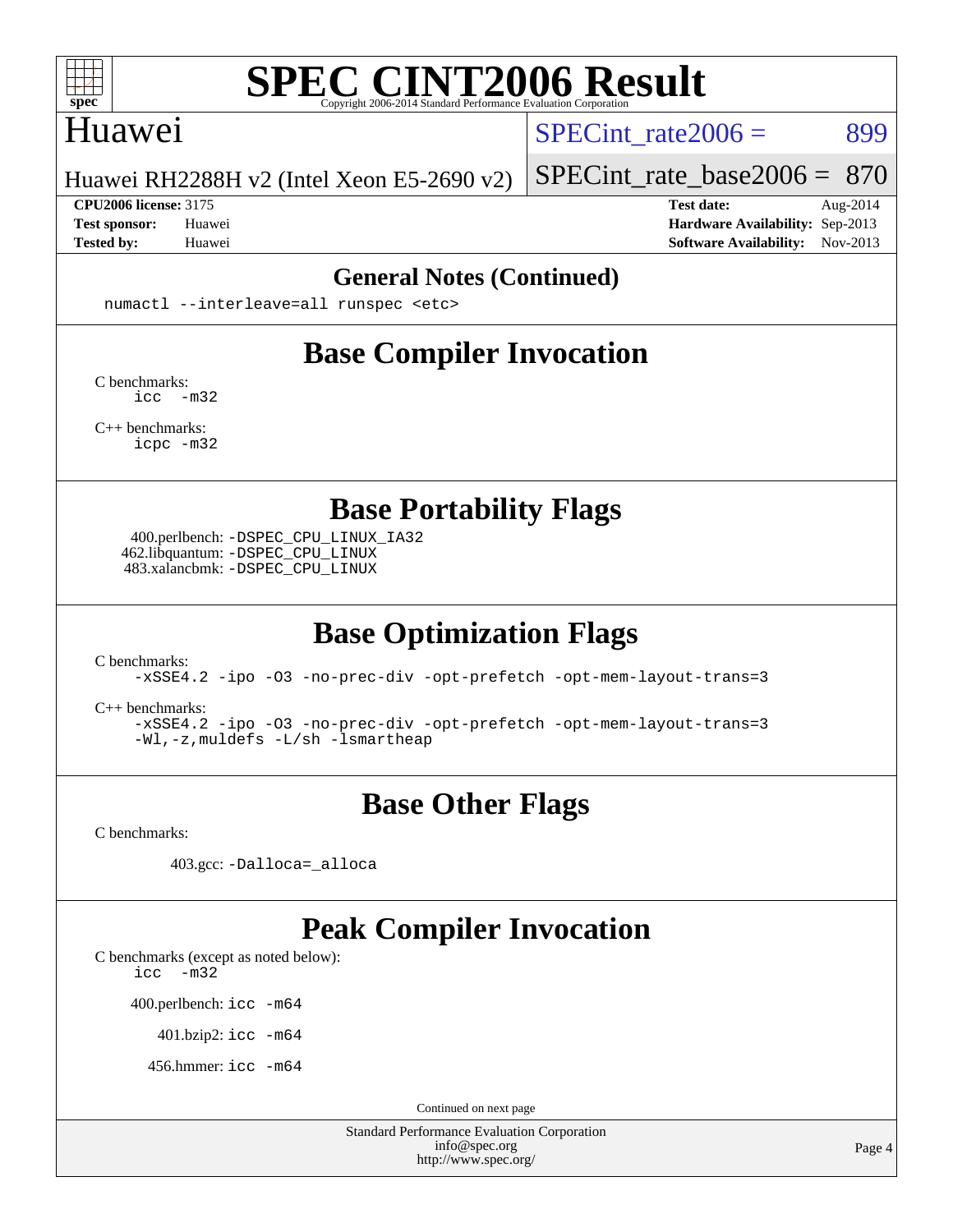

## Huawei

SPECint rate $2006 = 899$ 

Huawei RH2288H v2 (Intel Xeon E5-2690 v2)

[SPECint\\_rate\\_base2006 =](http://www.spec.org/auto/cpu2006/Docs/result-fields.html#SPECintratebase2006) 870

**[CPU2006 license:](http://www.spec.org/auto/cpu2006/Docs/result-fields.html#CPU2006license)** 3175 **[Test date:](http://www.spec.org/auto/cpu2006/Docs/result-fields.html#Testdate)** Aug-2014 **[Test sponsor:](http://www.spec.org/auto/cpu2006/Docs/result-fields.html#Testsponsor)** Huawei **[Hardware Availability:](http://www.spec.org/auto/cpu2006/Docs/result-fields.html#HardwareAvailability)** Sep-2013 **[Tested by:](http://www.spec.org/auto/cpu2006/Docs/result-fields.html#Testedby)** Huawei **[Software Availability:](http://www.spec.org/auto/cpu2006/Docs/result-fields.html#SoftwareAvailability)** Nov-2013

# **[Peak Compiler Invocation \(Continued\)](http://www.spec.org/auto/cpu2006/Docs/result-fields.html#PeakCompilerInvocation)**

458.sjeng: [icc -m64](http://www.spec.org/cpu2006/results/res2014q3/cpu2006-20140804-30742.flags.html#user_peakCCLD458_sjeng_intel_icc_64bit_bda6cc9af1fdbb0edc3795bac97ada53)

[C++ benchmarks:](http://www.spec.org/auto/cpu2006/Docs/result-fields.html#CXXbenchmarks) [icpc -m32](http://www.spec.org/cpu2006/results/res2014q3/cpu2006-20140804-30742.flags.html#user_CXXpeak_intel_icpc_4e5a5ef1a53fd332b3c49e69c3330699)

**[Peak Portability Flags](http://www.spec.org/auto/cpu2006/Docs/result-fields.html#PeakPortabilityFlags)**

 400.perlbench: [-DSPEC\\_CPU\\_LP64](http://www.spec.org/cpu2006/results/res2014q3/cpu2006-20140804-30742.flags.html#b400.perlbench_peakCPORTABILITY_DSPEC_CPU_LP64) [-DSPEC\\_CPU\\_LINUX\\_X64](http://www.spec.org/cpu2006/results/res2014q3/cpu2006-20140804-30742.flags.html#b400.perlbench_peakCPORTABILITY_DSPEC_CPU_LINUX_X64) 401.bzip2: [-DSPEC\\_CPU\\_LP64](http://www.spec.org/cpu2006/results/res2014q3/cpu2006-20140804-30742.flags.html#suite_peakCPORTABILITY401_bzip2_DSPEC_CPU_LP64) 456.hmmer: [-DSPEC\\_CPU\\_LP64](http://www.spec.org/cpu2006/results/res2014q3/cpu2006-20140804-30742.flags.html#suite_peakCPORTABILITY456_hmmer_DSPEC_CPU_LP64) 458.sjeng: [-DSPEC\\_CPU\\_LP64](http://www.spec.org/cpu2006/results/res2014q3/cpu2006-20140804-30742.flags.html#suite_peakCPORTABILITY458_sjeng_DSPEC_CPU_LP64) 462.libquantum: [-DSPEC\\_CPU\\_LINUX](http://www.spec.org/cpu2006/results/res2014q3/cpu2006-20140804-30742.flags.html#b462.libquantum_peakCPORTABILITY_DSPEC_CPU_LINUX) 483.xalancbmk: [-DSPEC\\_CPU\\_LINUX](http://www.spec.org/cpu2006/results/res2014q3/cpu2006-20140804-30742.flags.html#b483.xalancbmk_peakCXXPORTABILITY_DSPEC_CPU_LINUX)

## **[Peak Optimization Flags](http://www.spec.org/auto/cpu2006/Docs/result-fields.html#PeakOptimizationFlags)**

[C benchmarks](http://www.spec.org/auto/cpu2006/Docs/result-fields.html#Cbenchmarks):

 400.perlbench: [-xSSE4.2](http://www.spec.org/cpu2006/results/res2014q3/cpu2006-20140804-30742.flags.html#user_peakPASS2_CFLAGSPASS2_LDCFLAGS400_perlbench_f-xSSE42_f91528193cf0b216347adb8b939d4107)(pass 2) [-prof-gen](http://www.spec.org/cpu2006/results/res2014q3/cpu2006-20140804-30742.flags.html#user_peakPASS1_CFLAGSPASS1_LDCFLAGS400_perlbench_prof_gen_e43856698f6ca7b7e442dfd80e94a8fc)(pass 1) [-ipo](http://www.spec.org/cpu2006/results/res2014q3/cpu2006-20140804-30742.flags.html#user_peakPASS2_CFLAGSPASS2_LDCFLAGS400_perlbench_f-ipo)(pass 2) [-O3](http://www.spec.org/cpu2006/results/res2014q3/cpu2006-20140804-30742.flags.html#user_peakPASS2_CFLAGSPASS2_LDCFLAGS400_perlbench_f-O3)(pass 2) [-no-prec-div](http://www.spec.org/cpu2006/results/res2014q3/cpu2006-20140804-30742.flags.html#user_peakPASS2_CFLAGSPASS2_LDCFLAGS400_perlbench_f-no-prec-div)(pass 2) [-prof-use](http://www.spec.org/cpu2006/results/res2014q3/cpu2006-20140804-30742.flags.html#user_peakPASS2_CFLAGSPASS2_LDCFLAGS400_perlbench_prof_use_bccf7792157ff70d64e32fe3e1250b55)(pass 2) [-auto-ilp32](http://www.spec.org/cpu2006/results/res2014q3/cpu2006-20140804-30742.flags.html#user_peakCOPTIMIZE400_perlbench_f-auto-ilp32) 401.bzip2: [-xSSE4.2](http://www.spec.org/cpu2006/results/res2014q3/cpu2006-20140804-30742.flags.html#user_peakPASS2_CFLAGSPASS2_LDCFLAGS401_bzip2_f-xSSE42_f91528193cf0b216347adb8b939d4107)(pass 2) [-prof-gen](http://www.spec.org/cpu2006/results/res2014q3/cpu2006-20140804-30742.flags.html#user_peakPASS1_CFLAGSPASS1_LDCFLAGS401_bzip2_prof_gen_e43856698f6ca7b7e442dfd80e94a8fc)(pass 1) [-ipo](http://www.spec.org/cpu2006/results/res2014q3/cpu2006-20140804-30742.flags.html#user_peakPASS2_CFLAGSPASS2_LDCFLAGS401_bzip2_f-ipo)(pass 2) [-O3](http://www.spec.org/cpu2006/results/res2014q3/cpu2006-20140804-30742.flags.html#user_peakPASS2_CFLAGSPASS2_LDCFLAGS401_bzip2_f-O3)(pass 2) [-no-prec-div](http://www.spec.org/cpu2006/results/res2014q3/cpu2006-20140804-30742.flags.html#user_peakPASS2_CFLAGSPASS2_LDCFLAGS401_bzip2_f-no-prec-div)(pass 2) [-prof-use](http://www.spec.org/cpu2006/results/res2014q3/cpu2006-20140804-30742.flags.html#user_peakPASS2_CFLAGSPASS2_LDCFLAGS401_bzip2_prof_use_bccf7792157ff70d64e32fe3e1250b55)(pass 2) [-opt-prefetch](http://www.spec.org/cpu2006/results/res2014q3/cpu2006-20140804-30742.flags.html#user_peakCOPTIMIZE401_bzip2_f-opt-prefetch) [-auto-ilp32](http://www.spec.org/cpu2006/results/res2014q3/cpu2006-20140804-30742.flags.html#user_peakCOPTIMIZE401_bzip2_f-auto-ilp32) [-ansi-alias](http://www.spec.org/cpu2006/results/res2014q3/cpu2006-20140804-30742.flags.html#user_peakCOPTIMIZE401_bzip2_f-ansi-alias)  $403.\text{gcc: basepeak}$  = yes  $429$ .mcf: basepeak = yes 445.gobmk: [-xSSE4.2](http://www.spec.org/cpu2006/results/res2014q3/cpu2006-20140804-30742.flags.html#user_peakPASS2_CFLAGSPASS2_LDCFLAGS445_gobmk_f-xSSE42_f91528193cf0b216347adb8b939d4107)(pass 2) [-prof-gen](http://www.spec.org/cpu2006/results/res2014q3/cpu2006-20140804-30742.flags.html#user_peakPASS1_CFLAGSPASS1_LDCFLAGS445_gobmk_prof_gen_e43856698f6ca7b7e442dfd80e94a8fc)(pass 1) [-prof-use](http://www.spec.org/cpu2006/results/res2014q3/cpu2006-20140804-30742.flags.html#user_peakPASS2_CFLAGSPASS2_LDCFLAGS445_gobmk_prof_use_bccf7792157ff70d64e32fe3e1250b55)(pass 2) [-ansi-alias](http://www.spec.org/cpu2006/results/res2014q3/cpu2006-20140804-30742.flags.html#user_peakCOPTIMIZE445_gobmk_f-ansi-alias) [-opt-mem-layout-trans=3](http://www.spec.org/cpu2006/results/res2014q3/cpu2006-20140804-30742.flags.html#user_peakCOPTIMIZE445_gobmk_f-opt-mem-layout-trans_a7b82ad4bd7abf52556d4961a2ae94d5) 456.hmmer: [-xSSE4.2](http://www.spec.org/cpu2006/results/res2014q3/cpu2006-20140804-30742.flags.html#user_peakCOPTIMIZE456_hmmer_f-xSSE42_f91528193cf0b216347adb8b939d4107) [-ipo](http://www.spec.org/cpu2006/results/res2014q3/cpu2006-20140804-30742.flags.html#user_peakCOPTIMIZE456_hmmer_f-ipo) [-O3](http://www.spec.org/cpu2006/results/res2014q3/cpu2006-20140804-30742.flags.html#user_peakCOPTIMIZE456_hmmer_f-O3) [-no-prec-div](http://www.spec.org/cpu2006/results/res2014q3/cpu2006-20140804-30742.flags.html#user_peakCOPTIMIZE456_hmmer_f-no-prec-div) [-unroll2](http://www.spec.org/cpu2006/results/res2014q3/cpu2006-20140804-30742.flags.html#user_peakCOPTIMIZE456_hmmer_f-unroll_784dae83bebfb236979b41d2422d7ec2) [-auto-ilp32](http://www.spec.org/cpu2006/results/res2014q3/cpu2006-20140804-30742.flags.html#user_peakCOPTIMIZE456_hmmer_f-auto-ilp32) 458.sjeng: [-xSSE4.2](http://www.spec.org/cpu2006/results/res2014q3/cpu2006-20140804-30742.flags.html#user_peakPASS2_CFLAGSPASS2_LDCFLAGS458_sjeng_f-xSSE42_f91528193cf0b216347adb8b939d4107)(pass 2) [-prof-gen](http://www.spec.org/cpu2006/results/res2014q3/cpu2006-20140804-30742.flags.html#user_peakPASS1_CFLAGSPASS1_LDCFLAGS458_sjeng_prof_gen_e43856698f6ca7b7e442dfd80e94a8fc)(pass 1) [-ipo](http://www.spec.org/cpu2006/results/res2014q3/cpu2006-20140804-30742.flags.html#user_peakPASS2_CFLAGSPASS2_LDCFLAGS458_sjeng_f-ipo)(pass 2) [-O3](http://www.spec.org/cpu2006/results/res2014q3/cpu2006-20140804-30742.flags.html#user_peakPASS2_CFLAGSPASS2_LDCFLAGS458_sjeng_f-O3)(pass 2) [-no-prec-div](http://www.spec.org/cpu2006/results/res2014q3/cpu2006-20140804-30742.flags.html#user_peakPASS2_CFLAGSPASS2_LDCFLAGS458_sjeng_f-no-prec-div)(pass 2) [-prof-use](http://www.spec.org/cpu2006/results/res2014q3/cpu2006-20140804-30742.flags.html#user_peakPASS2_CFLAGSPASS2_LDCFLAGS458_sjeng_prof_use_bccf7792157ff70d64e32fe3e1250b55)(pass 2) [-unroll4](http://www.spec.org/cpu2006/results/res2014q3/cpu2006-20140804-30742.flags.html#user_peakCOPTIMIZE458_sjeng_f-unroll_4e5e4ed65b7fd20bdcd365bec371b81f) [-auto-ilp32](http://www.spec.org/cpu2006/results/res2014q3/cpu2006-20140804-30742.flags.html#user_peakCOPTIMIZE458_sjeng_f-auto-ilp32)  $462$ .libquantum: basepeak = yes 464.h264ref: [-xSSE4.2](http://www.spec.org/cpu2006/results/res2014q3/cpu2006-20140804-30742.flags.html#user_peakPASS2_CFLAGSPASS2_LDCFLAGS464_h264ref_f-xSSE42_f91528193cf0b216347adb8b939d4107)(pass 2) [-prof-gen](http://www.spec.org/cpu2006/results/res2014q3/cpu2006-20140804-30742.flags.html#user_peakPASS1_CFLAGSPASS1_LDCFLAGS464_h264ref_prof_gen_e43856698f6ca7b7e442dfd80e94a8fc)(pass 1) [-ipo](http://www.spec.org/cpu2006/results/res2014q3/cpu2006-20140804-30742.flags.html#user_peakPASS2_CFLAGSPASS2_LDCFLAGS464_h264ref_f-ipo)(pass 2) [-O3](http://www.spec.org/cpu2006/results/res2014q3/cpu2006-20140804-30742.flags.html#user_peakPASS2_CFLAGSPASS2_LDCFLAGS464_h264ref_f-O3)(pass 2) [-no-prec-div](http://www.spec.org/cpu2006/results/res2014q3/cpu2006-20140804-30742.flags.html#user_peakPASS2_CFLAGSPASS2_LDCFLAGS464_h264ref_f-no-prec-div)(pass 2) [-prof-use](http://www.spec.org/cpu2006/results/res2014q3/cpu2006-20140804-30742.flags.html#user_peakPASS2_CFLAGSPASS2_LDCFLAGS464_h264ref_prof_use_bccf7792157ff70d64e32fe3e1250b55)(pass 2) [-unroll2](http://www.spec.org/cpu2006/results/res2014q3/cpu2006-20140804-30742.flags.html#user_peakCOPTIMIZE464_h264ref_f-unroll_784dae83bebfb236979b41d2422d7ec2) [-ansi-alias](http://www.spec.org/cpu2006/results/res2014q3/cpu2006-20140804-30742.flags.html#user_peakCOPTIMIZE464_h264ref_f-ansi-alias)

Continued on next page